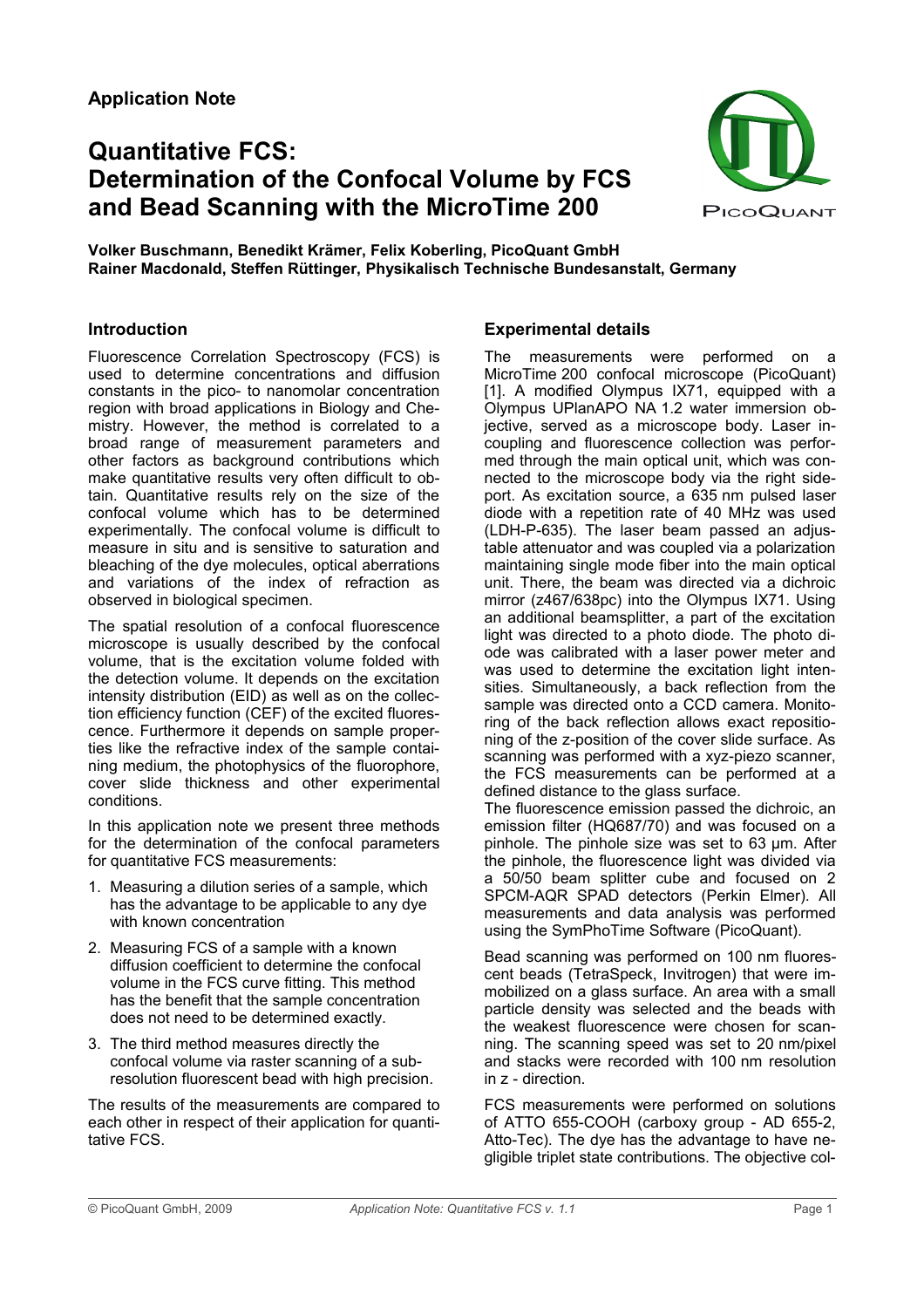lar of the water immersion objective was optimized in order to achieve the highest molecular brightness i.e. the mean fluorescence count rate per dye molecule.

The stock solution was further diluted to the desired concentration by subsequently pipetting into triple distilled water with 0.05 % Tween 20 added to prevent aggregation and surface adhesion. The initial concentration was measured spectroscopically with a UV-160A UV-VIS absorption spectrometer (Shimadzu) and found to be (3*.*8 *±* 0*.*2) *μM*. This stock solution was diluted to 1 *μM* for the sake of even numbers. To further minimize surface adsorption, pipetting volumes were kept relatively large (typically above 100 *μl*) and polypropylene tubes (Plastibrand, Brand) were used as sample containers. Uncertainties of the samples increase with the number of dilution steps involved. The uncertainties due to the concentration measurement of the stock solution and the pipetting steps were calculated according to the information given by the manufacturers and plotted as error bars in Fig. 2 and Fig. 3. For the measurements the sample was pipetted into the cap of a poly-propylene tube (approximately 80 µl) and put onto a cover slide.

The FCS measurements (5 min) were performed 20 µm above the cover slide surface at a tempera-ture of  $(23 \pm 2)$ °C. The fluorescence was split on two detectors and the cross correlation function was calculated to remove the influence of detector afterpulsing in the calculated correlation curves.

# **Theory**

### **Measuring the confocal volume with FCS**

If the measured signal fluctuations are only due to diffusion, the amplitude of the auto- or crosscorrelation equals the inverse number of fluorescent molecules present in the effective volume  $V_{\text{eff}}$  on average. Please note, that the term effective volume  $V_{\text{eff}}$  will be used here, which is not identical to the confocal volume  $V_{conf.}$  If the volumes is approximated with a 3-dimensional Gaussian shape function, the effective volume is larger than the confocal volume  $V_{\text{conf}}$  by a factor of  $2^{3/2}$  :

$$
V_{conf} = \left(\frac{\pi}{2}\right)^{3/2} w_0^2 z_0 = \left(\frac{1}{2}\right)^{3/2} V_{eff}
$$
 [Eq. 1]

 $ω<sub>0</sub>$  is the lateral and  $z<sub>0</sub>$  the axial 1/e<sup>2</sup>-radius of the confocal volume.  $z_0$  is usually expressed in terms of  $z_0 = k * \omega_0$  with k being the eccentricity of the confocal volume.

The first approach of determining the effective volume (and therefore the confocal volume) is to measure the correlation amplitude of a sample with known concentration  $I2I$ . The advantage of this procedure is that the measurement can be performed under similar conditions as in the experiment of interest. This method allows to calculate the effective volume according to:

$$
V_{eff} = \frac{1}{G_0 N_A c} \qquad \text{[Eq. 2]}
$$

 $G_0$  is the correlation amplitude, c the sample concentration in molar units and  $N_A$  = 6.022x10<sup>23</sup> is the number of molecules in one mol (Avogadro number).

A second advantage of this approach is that no special FCS model and hence no assumption about the shape of the confocal volume need to be applied, as  $G_0$  can be extracted without any fitting procedure. However, the method also assumes that photophysics (like triplet states) can be neglected.

The second approach relies on the assumption, that the confocal volume can be approximated by a 3-dimensional Gaussian shape. In this case the autocorrelation function can be calculated analytically:

$$
G(t) = G_0 \cdot \left(1 + \frac{t}{\tau}\right)^{-1} \cdot \left(1 + \frac{t}{k^2 \tau}\right)^{-1/2}
$$
 [Eq. 3]

 $\tau$  is the lag-time for which the correlation has dropped to half of its maximum. It can be interpreted as the average time a molecule needs to transverse the confocal volume by diffusion. It is connected with the the lateral extension of the confocal volume by the diffusion coefficient *D*:

$$
w_0^2=4D\tau \quad \text{ [Eq. 4]}
$$

If the diffusion coefficient is known, the size of the confocal volume can be extracted using [Eq. 5] which follows from [Eq.1] and [Eq. 4].  $\tau$  and k are determined by fitting the correlated data with [Eq. 3]. Knowledge about the concentration of the sample is not necessary, as the concentration can be directly obtained from the FCS analysis.

For this method it is essential to use only adequate

$$
V_{\text{eff}} = \pi \frac{3}{2} k (4Dt)^{3/2}
$$
 [Eq. 5]

laser power for the FCS measurements since the confocal volume depends on the laser power in a way that saturation of the dye enlarges the confocal volume. A good way to determine the maximum allowed laser power for a measurement is to monitor the fluorescence intensity as a function of laser power for a sample with approx. 100 nM concentration diluted in the solution of interest. The FCS measurement should be done with the highest laser power displaying a power dependency still in the linear regime [Fig. 1]. In our case this corresponds to a laser power of 89 µW. The laser power used for the calibration measurement should then also be utilized for the final FCS experiment. If the diffusion time of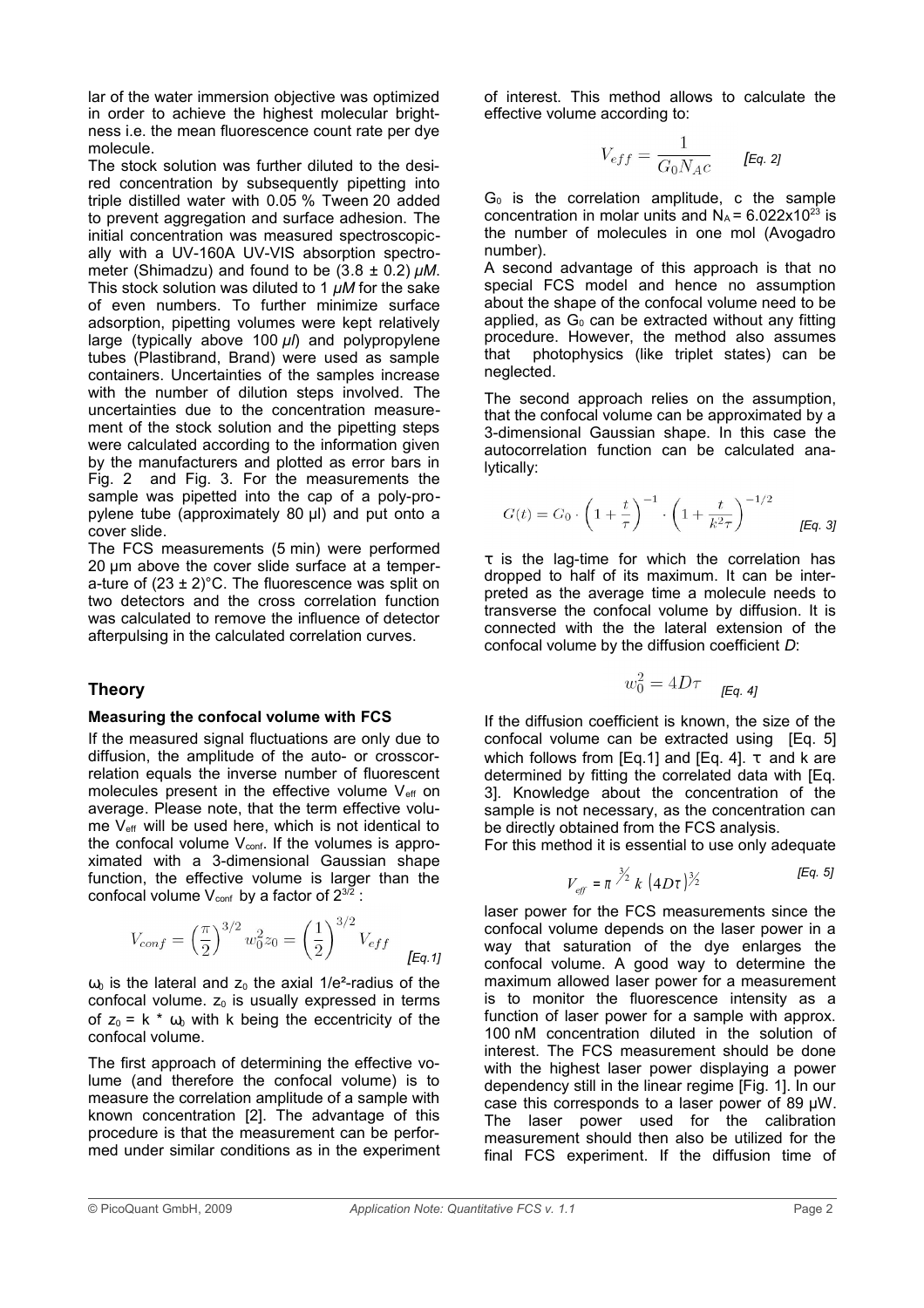interest in the final experiment is much longer than during the calibration measurements possible bleaching of the dye can occur, demanding even lower excitation power.



*Fig. 1: Saturation curve of the dye ATTO655 measured at 100 nM concentration*

## **Results**

#### **a) Determination of the confocal volume using samples with known concentration from a dilution series**

At first we will discuss the determination of the confocal volume by analyzing the fluorescence correlation of a sample with known concentration. Instead of measuring the number of particles for a single concentration we analyzed  $G_0$  for a Atto-655 dilution series covering 6 orders of magnitude, ranging from 1 µM to 1 pM. This approach gives a far better accuracy and reveals the suitable concentration range.

Fig. 2 shows the particle numbers  $< N$  = 1/ $G_0$  on average present in the effective detection volume extracted from the correlation amplitudes for the different sample concentrations measured. Note that both axis have logarithmic scales to cover the large concentration range measured.

The black squares are the apparent numbers of particles calculated as  $< N$  = 1/  $G_0$ , while the red squares are the numbers of particles calculated after correction for the influence of the uncorrelated background signal.

A linear dependence between the average number of particles and the concentration is expected and the resulting slope can be interpreted as the effective volume. While <N<sub>app</sub>> (black squares) decreases with decreasing sample concentration for larger concentrations, this trend is inverted for concentrations below approx. 1 nM. This increase at low sample concentrations is caused by the



*Fig. 2: Dilution series of Atto655 in H20. Above: <N>, average number of particles found in the effective volume; below: background correction factor* χ*²*

increasing contribution of the uncorrelated background signal, which becomes more prominent at low sample concentration and damps the correlation amplitude. As a consequence, the reduction of the correlation amplitude leads to a apparently higher particle concentration in the effective volume and has therefore be taken into account for a correct analysis of the results.

The influence of the uncorrelated background signal on the correlation amplitude can be taken into account through a correctional factor  $\gamma^2$  [3,4] :

$$
\frac{1}{\chi^2} = \frac{1}{\left(1 + \langle b \rangle / \langle f \rangle\right)^2} \quad \text{[Eq. 6]}
$$

*<b>* is the average background count rate measured on a sample containing only solvent,  $\le$  is the (virtual) count rate of the actual sample without any background contribution, which is calculated from the measured count rate <F> reduced by the background count rate (*<f>* = *<F>* - *<b>*). As can be seen in Fig. 2,  $\chi^2$  increases with decreasing concentration.

Taken the influence of the uncorrelated background into account, the number of particles present on average in the effective volume can be calculated according to the following equation:

$$
\langle N \rangle = \frac{1}{\chi^2 G_0} \qquad \qquad \text{Eq. 7}
$$

This equation holds only for molecules with negligible contribution of fluctuations between a nonfluorescent and a fluorescent state (like triplet) on a microsecond time scale, which is the case for the measured ATTO 655 dye. The background corrected particle numbers, *<N>*, are shown as red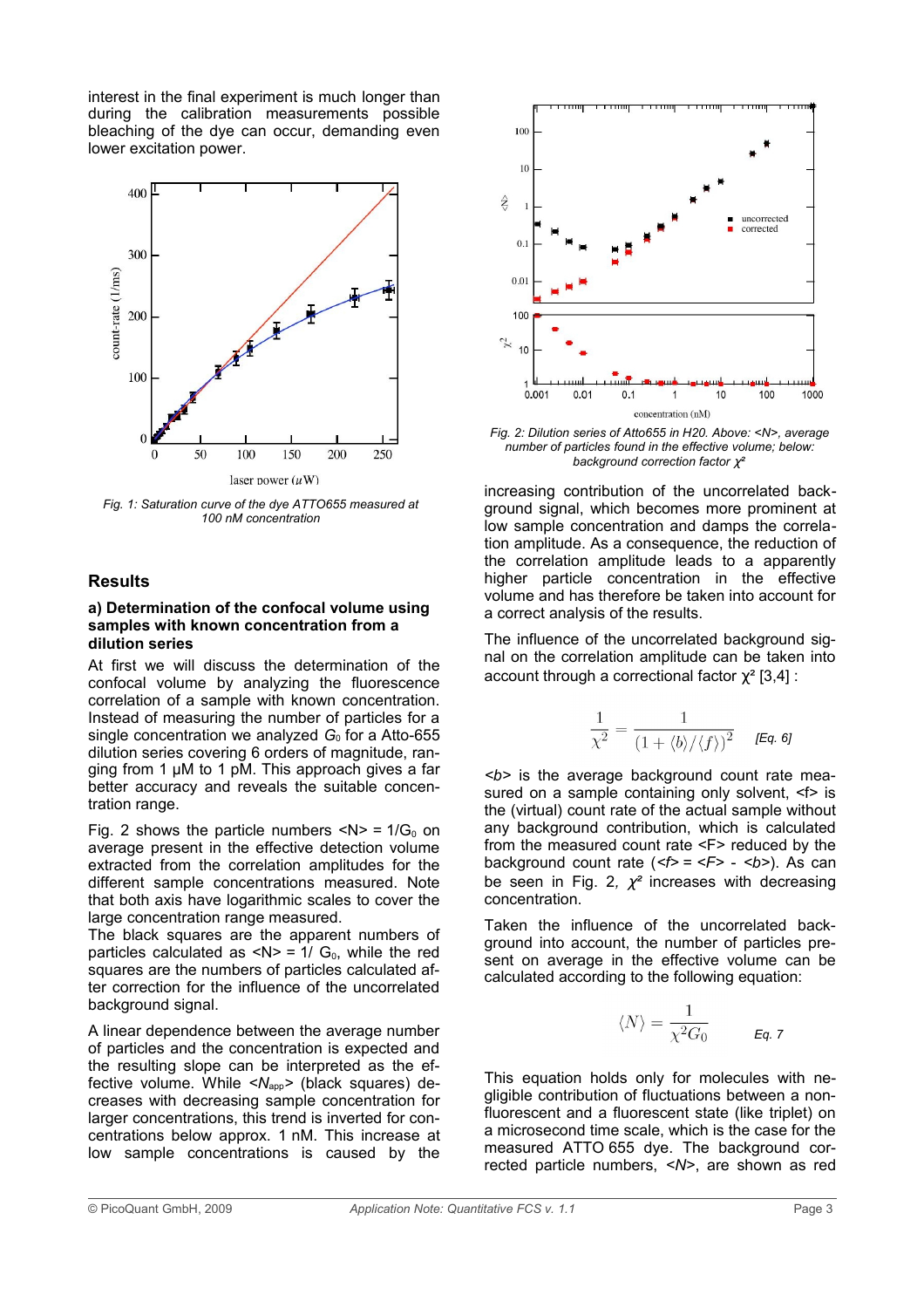squares in Fig. 2. A more or less linear dependence on the sample concentration down to a concentration of 50 pM  $(3x10^{13}$  particles per liter) is obtained. To get a measure of the linearity of the dilution series the logarithm of *<N>* was caluclated and plotted iversus the logarithm of the pipetted sample concentration (Fig. 3).

When trying to fit the whole concentration range the fit tends to strongly weight the higher concentration samples because the concentrations were varied logarithmically. The complete concentration range was therefore fitted applying a logarithmic weighting of the data (red curve in Fig. 3 ). The offset of  $(3.7 \pm 0.6) \times 10^{-3}$  can be explained originating from impurities from the solvent, most probably stemming form the Tween 20. If the offset would correspond to impurities with the same molecular brightness as ATTO 655, it would correspond to a concentration of 6.3 x 10-13 M. *<N>* is reproduced well over the whole concentration range (6 orders of magnitude) as can be seen in the residues pot-ted in Fig. 3 (top). From these results  $V_{\text{eff}}$  was found to be  $(1.0 \pm 0.1)$  fl.



*Fig. 3: Dilution series of ATTO655 in H2O. Linear fit and its relative residuals (top)*

## **b) Determination of the confocal volume from the FCS fit of a sample with known diffusion coefficient**

The lateral and axial dimensions of the confocal volume can be extracted from the fit of the correlated data if the diffusion coefficient of the fluorescent sample is known. Assuming that the confocal volume can be approximated by a three dimensional Gaussian function, the dimensions of the

confocal volume can be derived from the fit parameters using [Eq. 8]:

$$
G(t) = G_0 \cdot \left(1 + \frac{4Dt}{w_0^2}\right)^{-1} \cdot \left(1 + \frac{4Dt}{k^2w_0^2}\right)^{-1/2} \quad \text{[Eq. 8]}
$$

While *w0* and *k* were determined by fitting [Eq. 8] to the experimental data, the effective volume  $V_{\text{eff}}$ was calculated from *w0* and *k* as

$$
V_{\text{eff}} = \pi^{3/2} w_0^3 k \ .
$$

As a reference the diffusion coefficient of ATTO 655 was measured with two focus FCS in a low and with NMR in a high concentration regime by Thomas Dertinger et al. [6]. In these measurements, the diffusion coefficient D was determined to be (426  $\pm$  8) µm<sup>2</sup>/s in pure water at 25°C.

In our sample chamber the temperature could, however, not be determined as accurately and a sample temperature of  $(23 \pm 2)$ °C was assumed. The temperature dependence of D can be linearly approximated for the temperature differences in question with 2.6% increase per 1°C [6], which leads to a diffusion coefficient of D = (404  $\pm$  10) µm<sup>2</sup>/s for 23°C. Changes of the diffusion coefficient due the addition of Tween 20 was not taken into account in the following analysis.

Since the correlation of the data was only calculated for lag times smaller than 100 ms, the correlation may not drop to zero completely. We therefore introduced an additional parameter  $C_0$  in the analysis.  $C_0$  was always found to be about 1000 times smaller than the correlation amplitudes along with more than 100% uncertainty. The introduction of  $C_0$  is therefore only a means of stabilizing the fit process.

The fits reproduce the correlated data quite well for all three concentrations. However, the resulting parameter of the eccentricity of the confocal volume  $k = z_0/w_0$  for the 1 pM sample has been found to be 21  $\pm$  447 (expected values fall between 2 and 6), indicating that the fit is unable to yield reasonable values for the shape of the confocal volume. For 100 nM the uncertainty of the eccentricity is as well high. For a concentration of 0.25 nM all parameters of the fit could be acquired with reasonable uncertainties. The examples shown in Fig. 4 indicate that the quality of the parameters that can be extracted by fitting the correlated data vary depending on the sample concentration. Fig. 5 shows the lateral 1/e² radius  $\omega_0$ , the eccentricity *k* and the resulting effective volume for the sample concentrations between 1 pM and 1 µM. In order to calculate the effective volume from a known diffusion coefficient, [Eq. 5] equitation can be applied. All three parameters are expected to be constant since they only depend on the experimental setup but not on the sample concentration.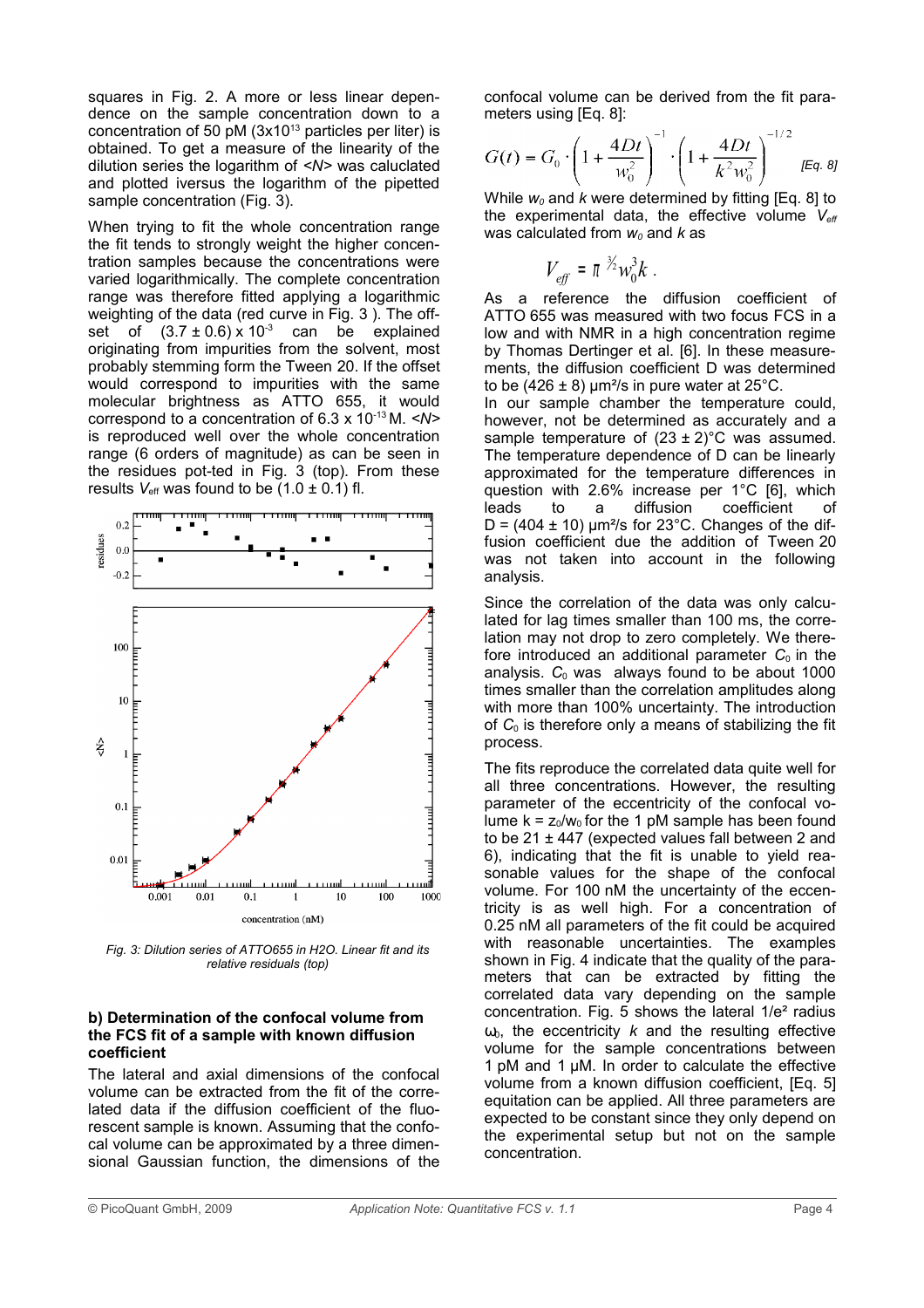

*Fig. 4: Fluorescence correlation curves of 3 different dilutions for ATTO 655 and their respective fits. The best result is obtained with a concentration of 0.25 nM.*

From [Eq. 8] it becomes obvious that *k* can only be extracted with a relative high uncertainty since its contribution to the shape of the correlation function is rather small. k is also strongly correlated to  $\omega_{0}$ , making it difficult to find both parameters with accuracy especially if the quality of the correlated data becomes poorer. As can be seen in Fig. 5 the uncertainty of *k* increases strongly for low and high concentrations. For low concentrations this is due to low statistics and for high concentration due to



*Fig. 5: Dilution series of ATTO655 in H20: a) Beam waist radius (1/e²) b) eccentricity k<sup>0</sup> = z<sup>0</sup> /* <sup>ω</sup>*<sup>0</sup> c) resulting effective volume found by fitting the correlated data with the autocorrelation function for pure diffusion and a three dimensional confocal Gaussian volume* 

the low correlation amplitude. For the 100 nM sample the correlation amplitude is only 0.02. The correlation drops from this value to zero on a time scale of about 4 orders of magnitude. The dependence of the correlation on the lag time is very weak and the fit parameters therefore difficult to extract. Only in the range of 0.1 nM to 5 nM the fit yields reasonable values with acceptable uncertainties for the eccentricity. This region is indicated by the vertical lines in Fig. 5. The achieved average values in this region are  $w_0 = (0.36 \pm 0.02)$  μm,  $k = (4.6 \pm 0.5)$ , and the average confocal volume in this region is calculated to be  $V_{\text{eff}}$  = (1.2 ± 0.15) fl as indicated by the horizontal line in Fig. 5c. For this calculation the diffusion coefficient  $\overline{D}$  of (404  $\pm$  10)  $\mu$ m<sup>2</sup>/s for 23°C was taken into account [6].

## **c) Determination of the confocal volume by bead scanning**

A third method to determine the confocal volume is a measurement based on the imaging of subresolution fluorescent beads (in this case of 100 nm diameter). Besides the laser excitation power, the measurement conditions were identical as for the FCS measurements mentioned above. However, it is important to correct for eventually different thicknesses of the microscope cover slide with the objective correction collar. Subresolution beads can be treated like a point source and be used in order to scan the confocal volume.

For confocal volume determination, the ability of the MicroTime 200 system equipped with an axial piezo positioner was used to scan not only in lateral xy-direction but also in axial direction (see Fig. 6). The sections in xy, xz and yz directions with a 2-dimensional Gaussian distribution.

These measurements yielded a lateral radius  $\omega_0$  of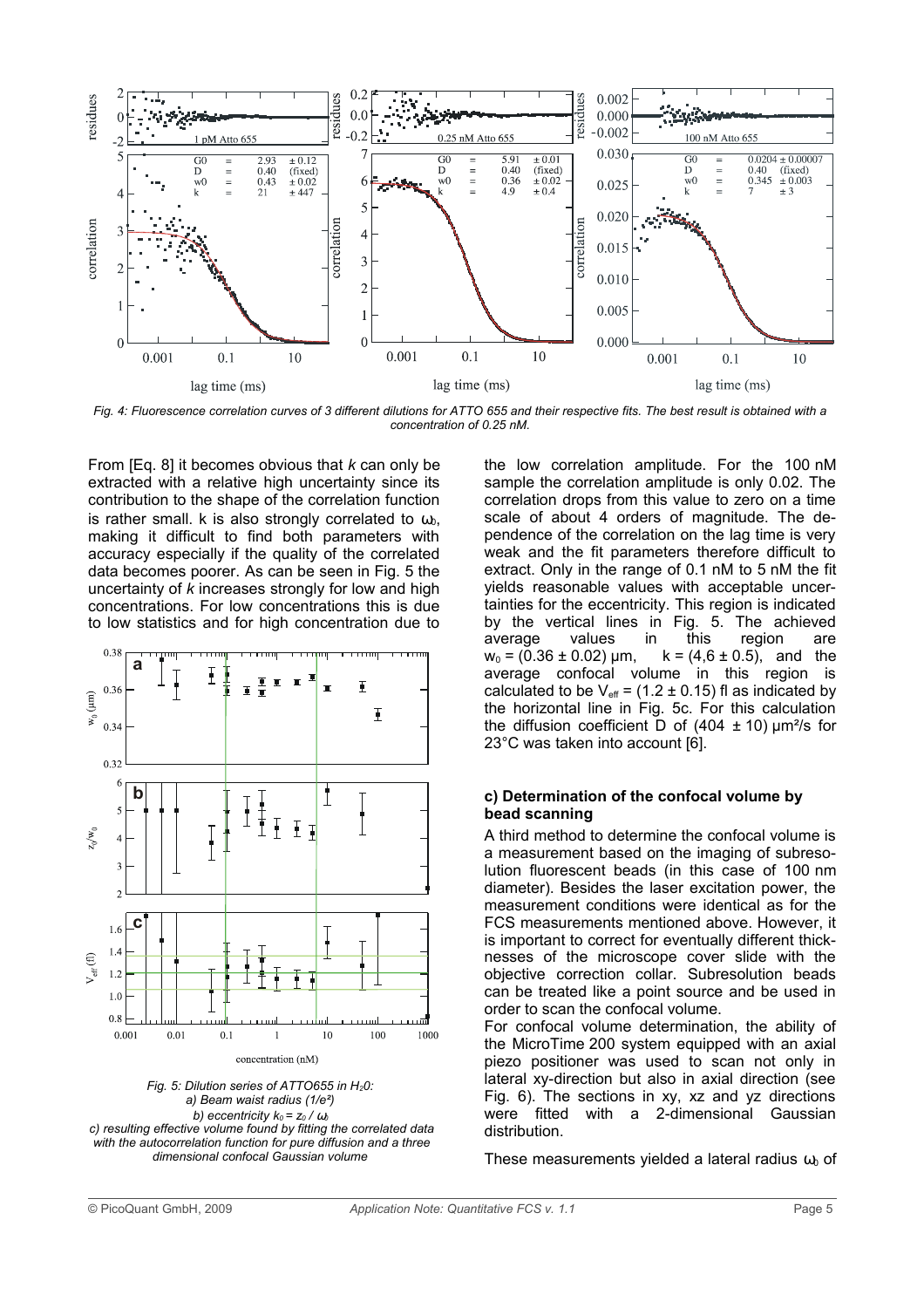$(0.38 \pm 0.02)$  µm and an eccentricity *k* of  $3.2 \pm 0.2$ ; resulting in an effective volume of  $(1.0 \pm 0.1)$  fl. The scanner accuracy is  $\pm 3$  nm and can be disregarded as a source of uncertainty.

$$
I=I_0+I_{max}\cdot e^{-2\left[\left(\frac{x-x_0}{w_x}\right)^2+\left(\frac{y-y_0}{w_y}\right)^2\right]}\quad\text{[Eq. 9]}
$$

#### **d) Determination of the diffusion coefficient**

In order to check whether confocal volumes determined by bead - scanning can help determining diffusion coefficients in FCS measurements, the beam waist and the eccentricity found by bead scanning were used as parameters in FCS fitting. Instead of [Eq. 8], [Eq. 10] is used to fit the correlated data:

$$
G(t) = G_0 \cdot \left(1 + \frac{t}{\tau}\right)^{-1} \cdot \left(1 + \frac{t}{k^2 \tau}\right)^{-1/2} + C_0
$$
 [Eq. 10]

For  $k$ , the value of  $3.2 \pm 0.2$  obtained in bead scanning measurements was chosen. The fit yields the diffusion time  $\tau$ , which is plotted in Fig. 7 for the different concentrations of the dilution series.

The diffusion constant is then calculated according to equation [Eq. 11] with  $\omega_0 = 0.38$  um derived from the bead measurements.

$$
D = \frac{w_0^2}{4\tau}
$$
 [Eq. 11]

Fig. 7 shows the resulting diffusion times  $τ$ . Since *k* is kept constant, the trustworthy concentration range is larger compared to Fig. 5 and reaches from 50 pM to 50 nM.

The average diffusion time for the samples in this concentrations range is  $0.0849 \pm 0.001$  ms.

According to [Eq. 11] this corresponds to a diffusion coefficient of  $(0.425 \pm 0.40 \text{ }\mu\text{m}^2/\text{s})$ . Considering the uncertainties, the value is in accordance with the diffusion coefficient of ATTO 655 measured by Dertinger et al. Of (0.404  $\pm$  0.10) um<sup>2</sup>/s at 23 $^{\circ}$ C [6].

## **Conclusion**

We have investigated two methods of obtaining the effective volume from FCS measurements and compared the results with the effective volume resulting from imaging of fluorescent microspheres (beads).

For the FCS calibration measurements care has to be taken in order to choose the right concentration range and in addition an adequate illumination power since saturation influcences the size and shape of the confocal detection volume.

Obtaining the effective volume directly from FCS measurements has the advantage of a measurement in similar environmental conditions e.g. in an aqueous solution.

Applying a dilution series the absolute concentration has to be known leading to uncertainties arising from dilution steps and from the measurement of the absorption coefficient.

From dilution series, including samples with concentrations of 250 pM to 1  $\mu$ M, the effective volume could be determined with an uncertainty of 10%. We assume that in this concentration range sample loss due to surface adsorption is not of concern. The positive side of the method is the independence of additional parameters. It can be applied to any dyes with known absorption coefficient.



*Fig. 6: Isosurface representations of a TetraSpeck bead (left: xy-scan; right: xz-scan). The contour lines indicate the intensity profiles (1/e²)Imax, 0.5Imax and 0.9Imax. Line profiles and Gaussian fits through the lines are shown at the borders.*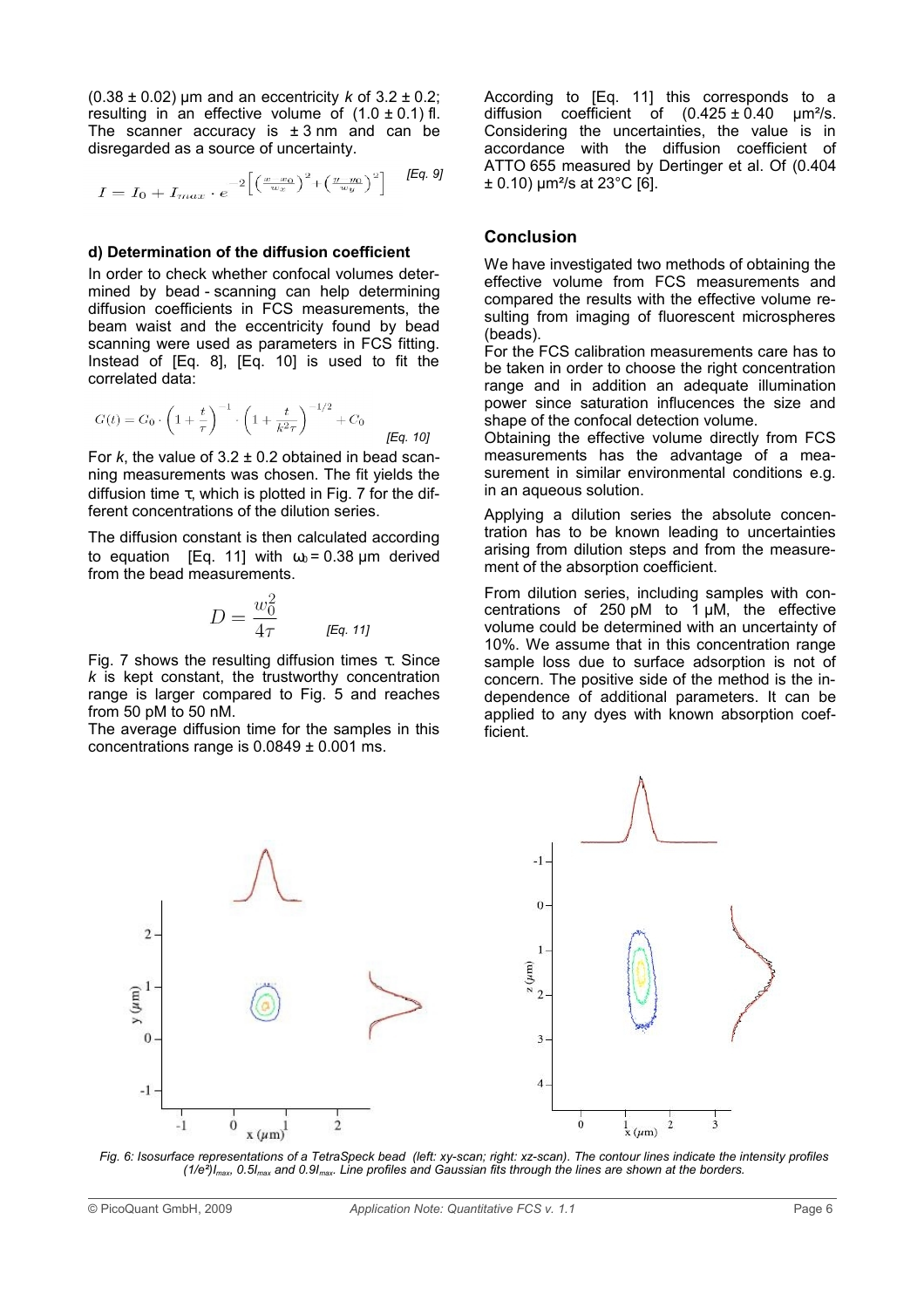

concentration (nM) *Fig. 7: fitted correlation time* τ *for different concentrations*

The second method based on a known diffusion coefficient applies FCS curve fitting. Using the same theoretical model to describe the correlation curve for the volume calibration as well as for the FCS measurement can help to reduce the error arising from an incomplete description of the correlation curve. We approximated the confocal detection volume with a 3-dimensional Gaussian function. Since this approach involves fitting of the model function to the experimental data the quality of the correlated data also influences the precision of the findings. We found that the determination of the confocal volume was only possible for samples with concentrations between 100 pM and 5 nM. The advantage of this method is that there is no need to know the exact sample concentration and therefore sample loss due to adsorption does not influence the result. However, the diffusion coefficient must have been determined before with high accuracy, which is only the case for few dyes.

The last method detects the detection volume through raster scanning of a subresolution fluorescent bead with high precision. It therefore relies on the accuracy of the scanner. As the bead is normally immobilized to the surface of a microscope cover slide, the detection volume is not measured in solution. Possible optical aberrations through the aqueous environment are not taken into account. Furthermore a bead with a dye with spectral properties corresponding to the dye used in the FCS measurements should be selected. However, the method is beyond its limitations fast and reliable.

The results of the three methods are listed in the following table:

| Method                         | <b>Effective detection</b><br>volume |
|--------------------------------|--------------------------------------|
| Dilution series                | $(1.0 \pm 0.1)$ fl ( $\pm$ 10%)      |
| Known diffusion<br>coefficient | $(1.2 \pm 0.15)$ fl ( $\pm$ 13%)     |
| Bead scanning                  | $(1.0 \pm 0.1)$ fl ( $\pm$ 10%)      |

Taking the uncertainties into account all methods lead to comparable results. The effective confocal volume could be determined with all methods with an uncertainty of  $~10\%$ . The results show that it is possible to perform quantitative FCS measurements with the MicroTime 200 confocal microscope. All displayed methods for the determination of the confocal volume can be applied. In case of the bead scanning method it was shown that the diffusion coefficient could be determined with a precision of 10%. The method of choice should be selected according to the properties of the sample.